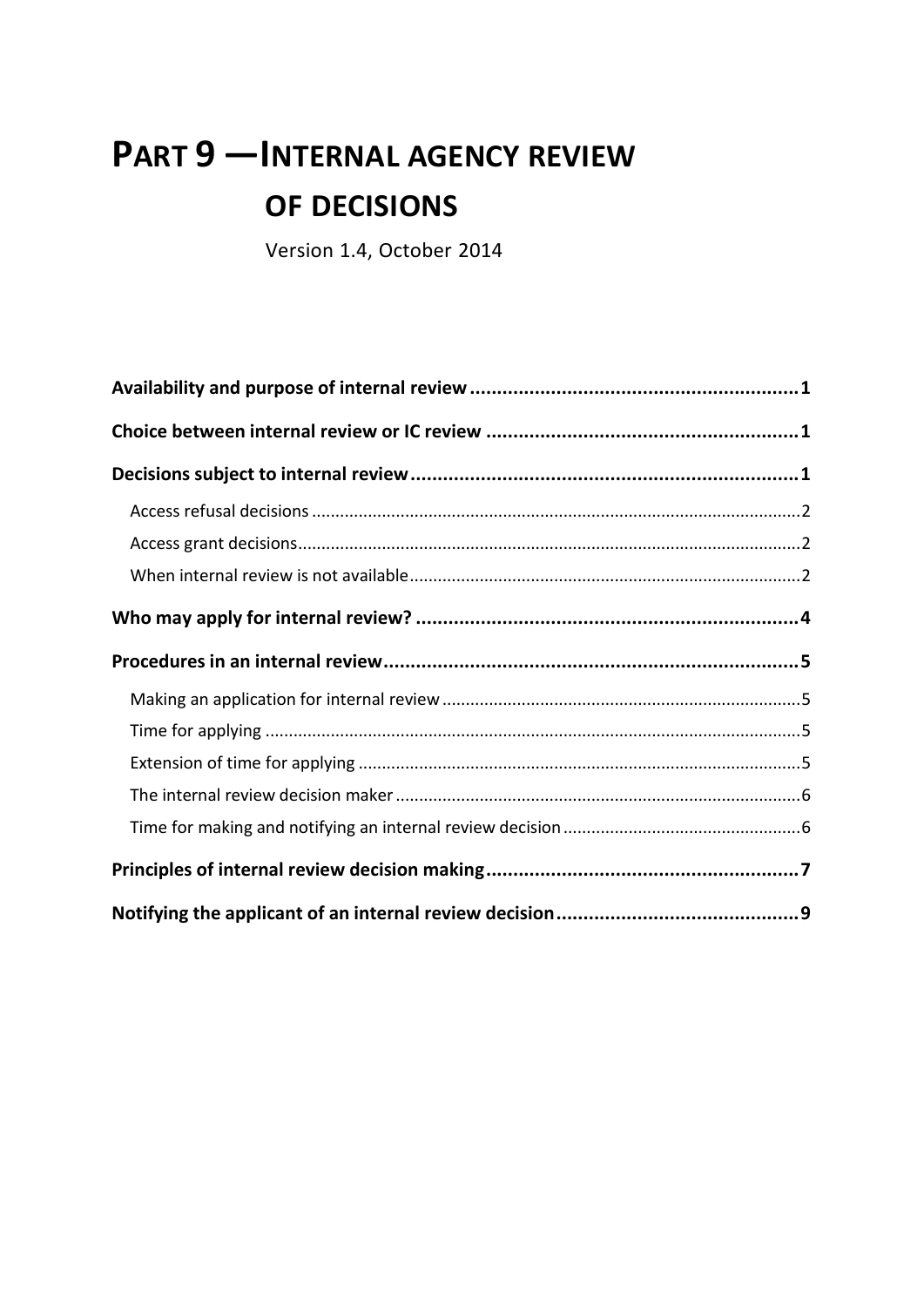# **PART 9 — INTERNAL AGENCY REVIEW OF DECISIONS**

# <span id="page-1-0"></span>**Availability and purpose of internal review**

9.1 Part VI of the FOI Act provides for internal review of agency decisions in two circumstances:

- an FOI applicant who is refused access in accordance with a request under the FOI Act may request the agency to review its original decision and make a fresh decision; the internal review can extend to a decision to refuse access either wholly or in part, or to a decision on FOI charges
- a third party who is affected by a decision to grant access to a document in accordance with an applicant's request may request the agency to review its decision to grant access.

9.2 Internal review enables an agency to reconsider in full both the FOI request and the original agency decision on that request. The internal review officer can exercise all the powers of the original decision maker, including clarifying the scope of the request with the applicant, redoing any work undertaken at the primary decision-making stage and reaching a different view on any aspect of the original decision. The internal review officer should also consider any change in circumstances or new information or evidence that has come to light since the original decision. Internal review decisions should not merely restate or affirm the original decision without explanation.

## <span id="page-1-1"></span>**Choice between internal review or IC review**

9.3 A person who is dissatisfied with an agency's access refusal or access grant decision can apply either for internal review or IC review of that decision. A person is not required to apply for internal review before applying for IC review. If dissatisfied with an internal review decision, the person can then apply for IC review of that decision. There is no fee or charge applying to either internal or IC review. For more information about IC review, see Part 10 of these Guidelines.

9.4 The Information Commissioner is of the view that it is usually better for a person to seek internal review of an agency decision before applying for IC review. Internal review can be quicker than external review and enables an agency to take a fresh look at its original decision.

9.5 Internal review is not available if the decision was made by a minister or personally by the principal officer of an agency (see [\[9.10\]](#page-3-0) below). In both situations, a person can apply directly for IC review.

## <span id="page-1-2"></span>**Decisionssubject to internal review**

9.6 Two categories of decision are amenable to internal review under the FOI Act:

<span id="page-1-3"></span>• an 'access refusal decision' (s 53A, discussed below at [\[9.8\]](#page-2-3)) — the FOI applicant may apply for internal review of an access refusal decision (s 54)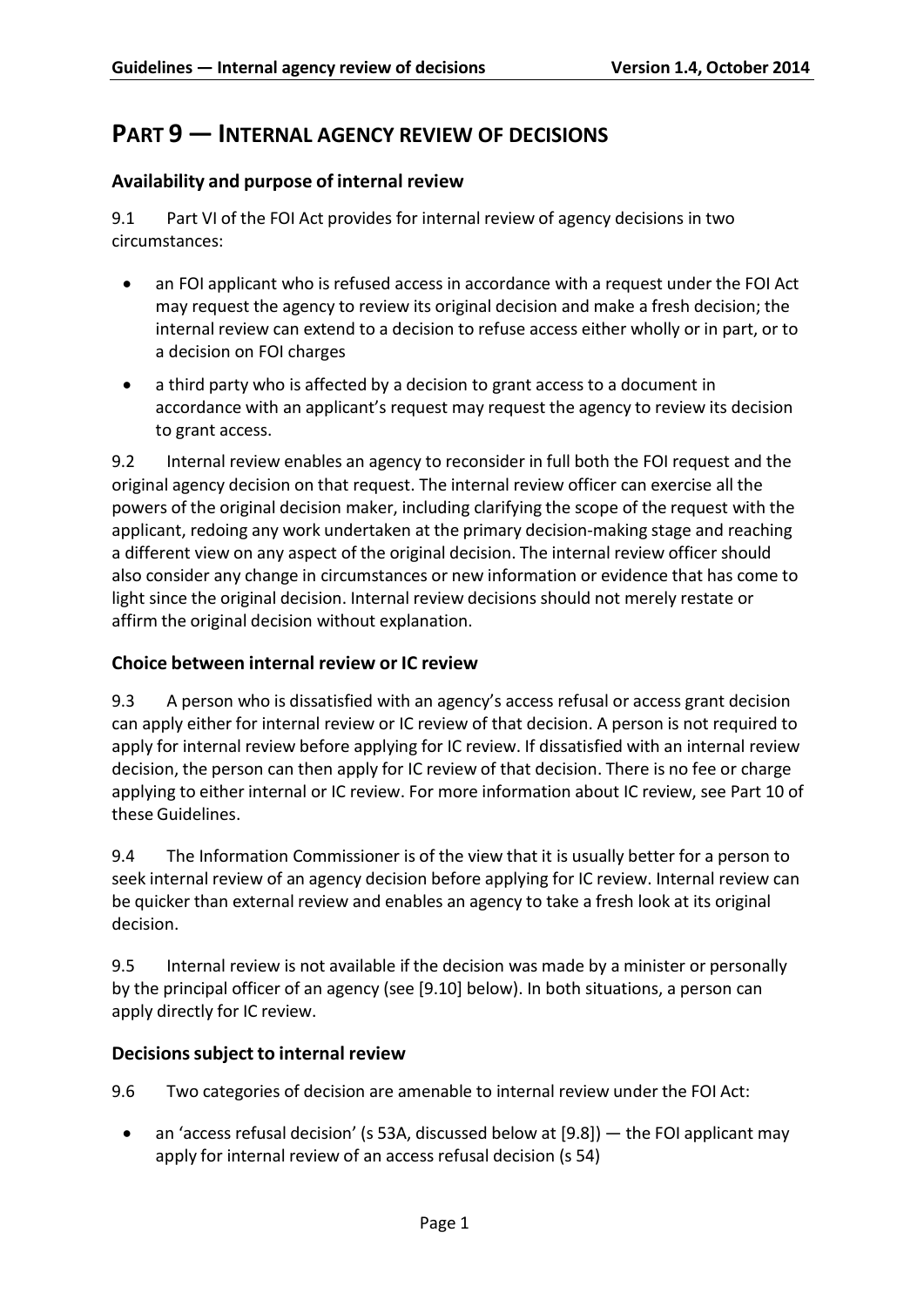• an 'access grant decision' (s 53B, discussed below at [\[9.9\]](#page-2-4)) — an affected third party may apply for internal review of an access grant decision (s 54A).

9.7 These terms are also used in connection with IC review and AAT review, and are discussed in Part 10 of these Guidelines. $1$ 

## <span id="page-2-0"></span>*Accessrefusal decisions*

<span id="page-2-3"></span>9.8 An access refusal decision is defined in s 53A to comprise all of the following:

- (a) a decision refusing to give access to a document in accordance with a request
- (b) a decision giving access to a document but not giving access to all documents to which the request relates
- (c) a decision purporting to give, in accordance with a request, access to all documents to which the request relates, but not actually giving that access
- (d) a decision to defer the provision of access to a document (except a document that a minister thinks should first be provided to the Parliament in accordance with s 21(1)(d))
- (e) a decision under s 29 relating to imposition of a charge or the amount of a charge
- (f) a decision to give access to a document to a qualified person under s 47F(5)
- (g) a decision refusing to amend a record of personal information in accordance with an application made under s 48
- (h) a decision refusing to annotate a record of personal information in accordance with an application made under s 48.

## <span id="page-2-1"></span>*Access grant decisions*

<span id="page-2-4"></span>9.9 An access grant decision is a decision to grant access to a document where there is a requirement to consult with a State under s 26A, the Commonwealth or a State under s 26AA, a business entity under s 27, or an individual or legal personal representative of a deceased person under s 27A. This is spelt out in Table 1, taken from s 53B of the Act.

#### **Table 1: Access grant decisions**

<span id="page-2-2"></span>

| <b>Item</b> | If, in relation to a request for<br>access to a document                                                      | the access grant decision is                                                                                                                                                                                                                                                                                                                                              |
|-------------|---------------------------------------------------------------------------------------------------------------|---------------------------------------------------------------------------------------------------------------------------------------------------------------------------------------------------------------------------------------------------------------------------------------------------------------------------------------------------------------------------|
|             | consultation with a State<br>under s 26A (documents<br>affecting Commonwealth<br>State relations) is required | a decision of an agency or minister to give the applicant<br>access to the document (or an edited copy of the<br>document) because:<br>the document is not conditionally exempt under<br>(a)<br>s 47B (Commonwealth State relations); or<br>access to the document would not, on balance, be<br>(b)<br>contrary to the public interest for the purposes of<br>$s$ 11A(5). |

<sup>1</sup> An overview of key internal review principles for agency decision makersis available in *FOI Agency Resource 10: Internal review*, available at [www.oaic.gov.au.](http://www.oaic.gov.au/)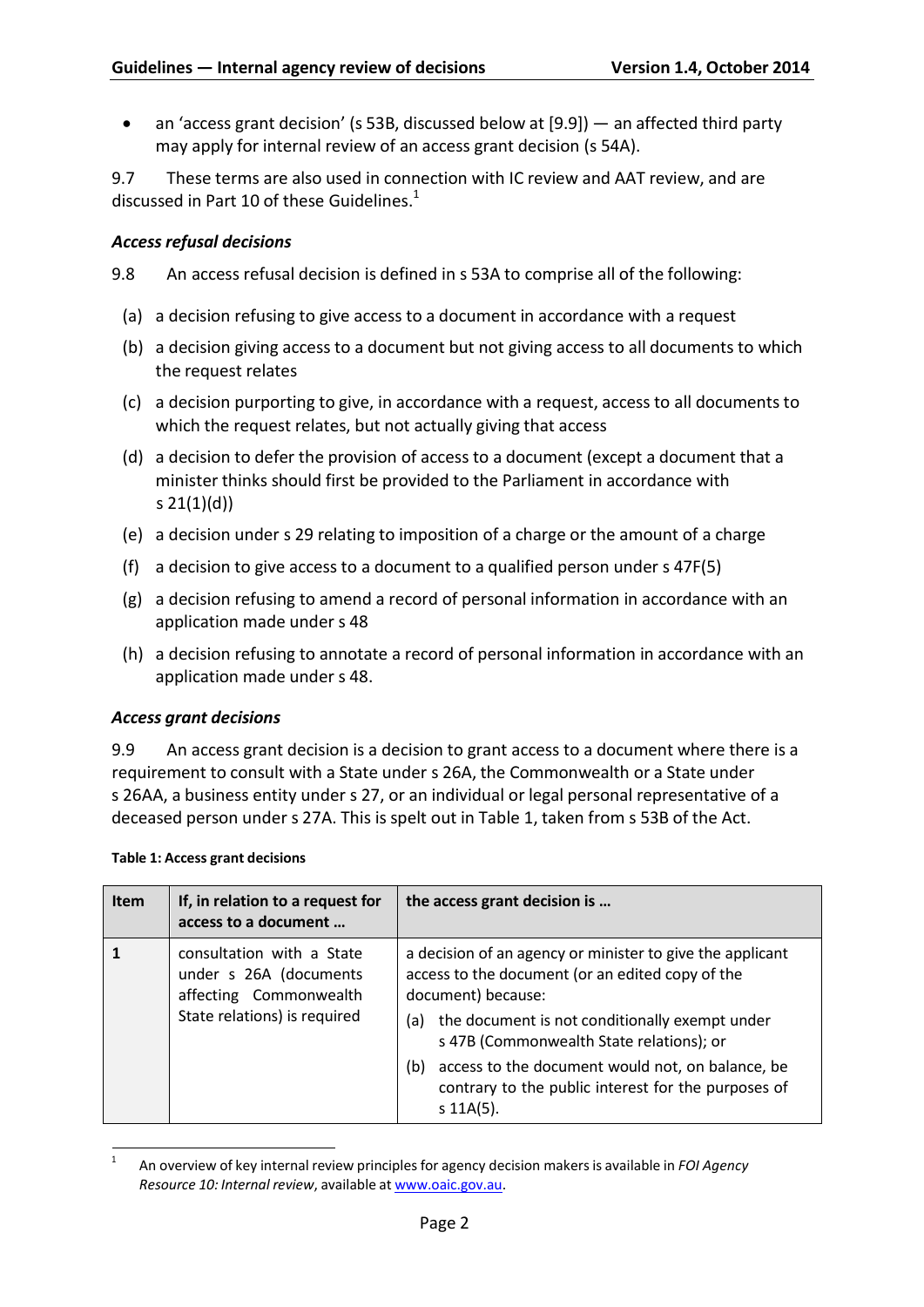| Item           | If, in relation to a request for<br>access to a document                                                                                               | the access grant decision is                                                                                                                                                                                                                                                                                                                                                                                                                         |  |
|----------------|--------------------------------------------------------------------------------------------------------------------------------------------------------|------------------------------------------------------------------------------------------------------------------------------------------------------------------------------------------------------------------------------------------------------------------------------------------------------------------------------------------------------------------------------------------------------------------------------------------------------|--|
| <b>1A</b>      | consultation with the<br>Commonwealth or a State<br>under s 26AA (documents<br>affecting Norfolk Island<br>intergovernmental relations)<br>is required | a decision of an agency or minister to give the applicant<br>access to the document (or an edited copy of the<br>document) because:<br>the document is not conditionally exempt under<br>(a)<br>s 47B (Commonwealth-State relations); or<br>access to the document would not, on balance, be<br>(b)<br>contrary to the public interest for the purposes of<br>$s$ 11A(5).                                                                            |  |
| $\overline{2}$ | s 27 (business documents)<br>applies in relation to business<br>information in the document                                                            | a decision of an agency or minister to give access to the<br>document (or an edited copy of the document) because:<br>the document is neither exempt under s 47 (trade<br>(a)<br>secrets), nor conditionally exempt under s 47G<br>(business documents); or<br>if the document is conditionally exempt under s 47G<br>(b)<br>-access to the document would not, on balance, be<br>contrary to the public interest for the purposes of<br>$s$ 11A(5). |  |
| 3              | s 27A (documents affecting<br>personal privacy) applies in<br>relation to personal<br>information in the document<br>about a living person             | a decision of an agency or minister to give the applicant<br>access to the document (or an edited copy of the<br>document) because:<br>the document is not conditionally exempt under s 47F<br>(a)<br>(personal privacy); or<br>access to the document would not, on balance, be<br>(b)<br>contrary to the public interest for the purposes of<br>$s$ 11A(5).                                                                                        |  |
| 4              | s 27A (documents affecting<br>personal privacy) applies in<br>relation to personal<br>information in the document<br>about a deceased person           | a decision of an agency or Minister to give the applicant<br>access to the document (or an edited copy of the<br>document) because:<br>the document is not conditionally exempt under s 47F<br>(a)<br>(personal privacy); or<br>access to the document would not, on balance, be<br>(b)<br>contrary to the public interest for the purposes of s<br>$11A(5)$ .                                                                                       |  |

## *When internal review is not available*

<span id="page-3-0"></span>9.10 Internal review is not available if an access refusal decision or access grant decision was:

- made by a minister (ss 54(1) and 54A(1))
- made personally by the principal officer of an agency (ss 54(1) and 54A(1))
- not made within the statutory timeframe, and is consequently a deemed decision of an agency to refuse access to a document under s 15AC or to refuse to amend or annotate a personal record under s 51DA (s 54E(b)).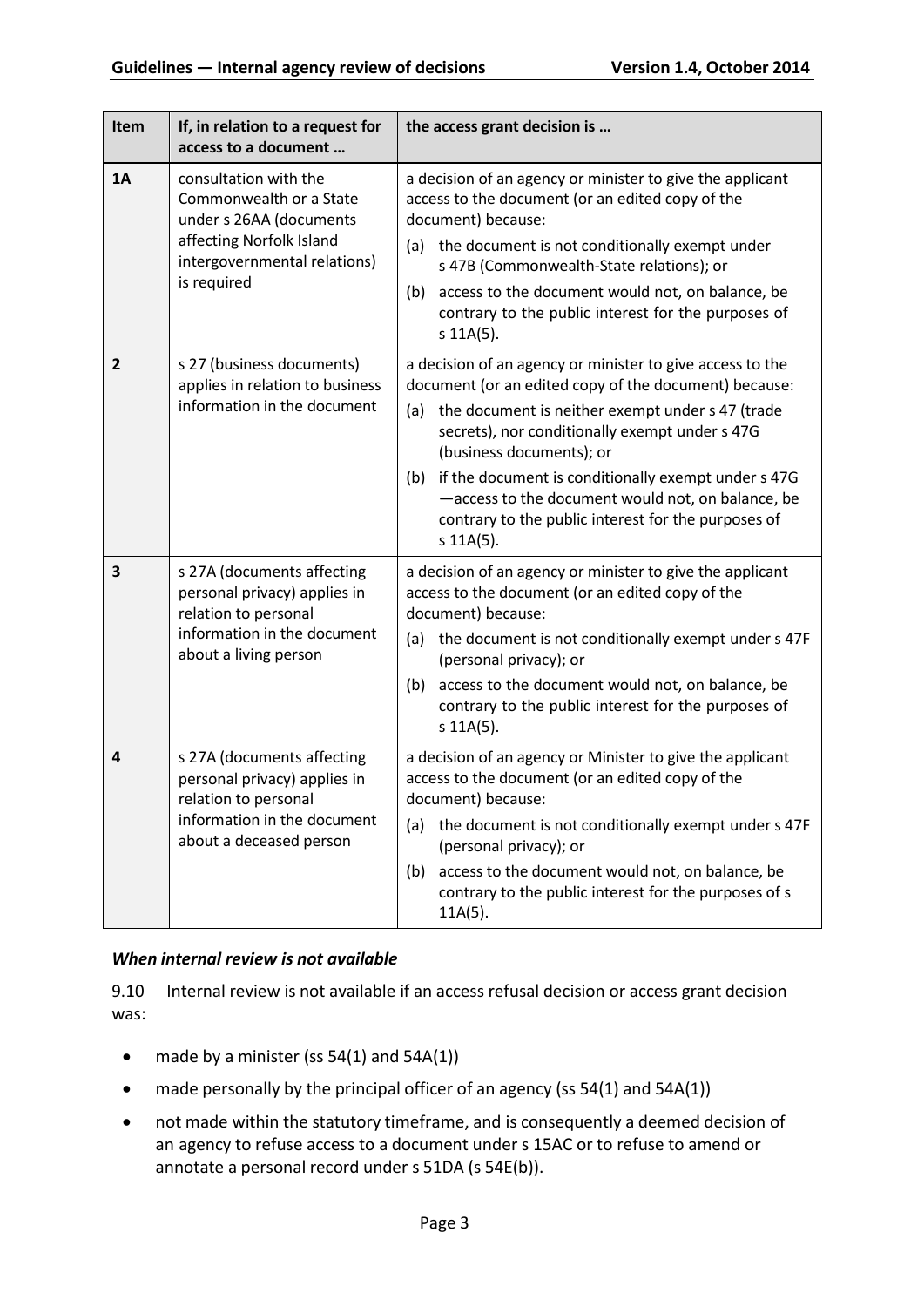9.11 A person cannot seek internal review of an earlier internal review decision (s 54E(a)).

#### <span id="page-4-0"></span>**Who may apply for internal review?**

9.12 The FOI applicant may apply for internal review of an access refusal decision (s 54(2)). An affected third party may apply for internal review of an access grant decision (s 54A(2)). Section 53C contains a table that defines 'affected third party', as follows:

#### **Table 2: Who is an affected third party?**

| <b>Item</b>  | If, in relation to a request for access to a document                                                                                         | the access grant decision<br>is                                             |
|--------------|-----------------------------------------------------------------------------------------------------------------------------------------------|-----------------------------------------------------------------------------|
| 1            | consultation with a State under s 26A (documents affecting<br>Commonwealth State relations) is required                                       | the State.                                                                  |
| 1A           | consultation with the Commonwealth or a State under s 26AA<br>(documents affecting Norfolk Island intergovernmental<br>relations) is required | the Commonwealth or<br>the State, as the case<br>may be.                    |
| $\mathbf{z}$ | s 27 (business documents) applies in relation to business<br>information in the document                                                      | the person or<br>organisation concerned<br>(within the meaning of s<br>27). |
| 3            | s 27A (documents affecting personal privacy) applies in relation<br>to personal information in the document about a living person             | the person.                                                                 |
| 4            | s 27A (documents affecting personal privacy) applies in relation<br>to personal information in the document about a deceased<br>person        | the legal personal<br>representative of the<br>deceased person.             |

9.13 The effect of that provision, coupled with the notification provisions in ss 27(8) and 27A(7), is that internal review of an access grant decision may be sought by:

- a State that was consulted by an agency under s 26A(2), the Commonwealth or a State that was consulted under s 26AA(2), and
- a business entity or person who was invited by an agency to make a submission under ss 27 or 27A and made such a submission in support of an exemption contention.

9.14 A business entity or person who was invited to make a submission under ss 27 or 27A but did not do so is neither required to be notified of an access grant decision nor entitled to apply for internal review of IC review of that decision.

9.15 A third party who was not consulted under ss 26A, 26AA, 27 or 27A is not entitled to apply for internal or IC review of an access grant decision. However, a third party who was not consulted but believes they should have been can complain to the Information Commissioner. For further information about FOI complaints see Part 11 of these Guidelines.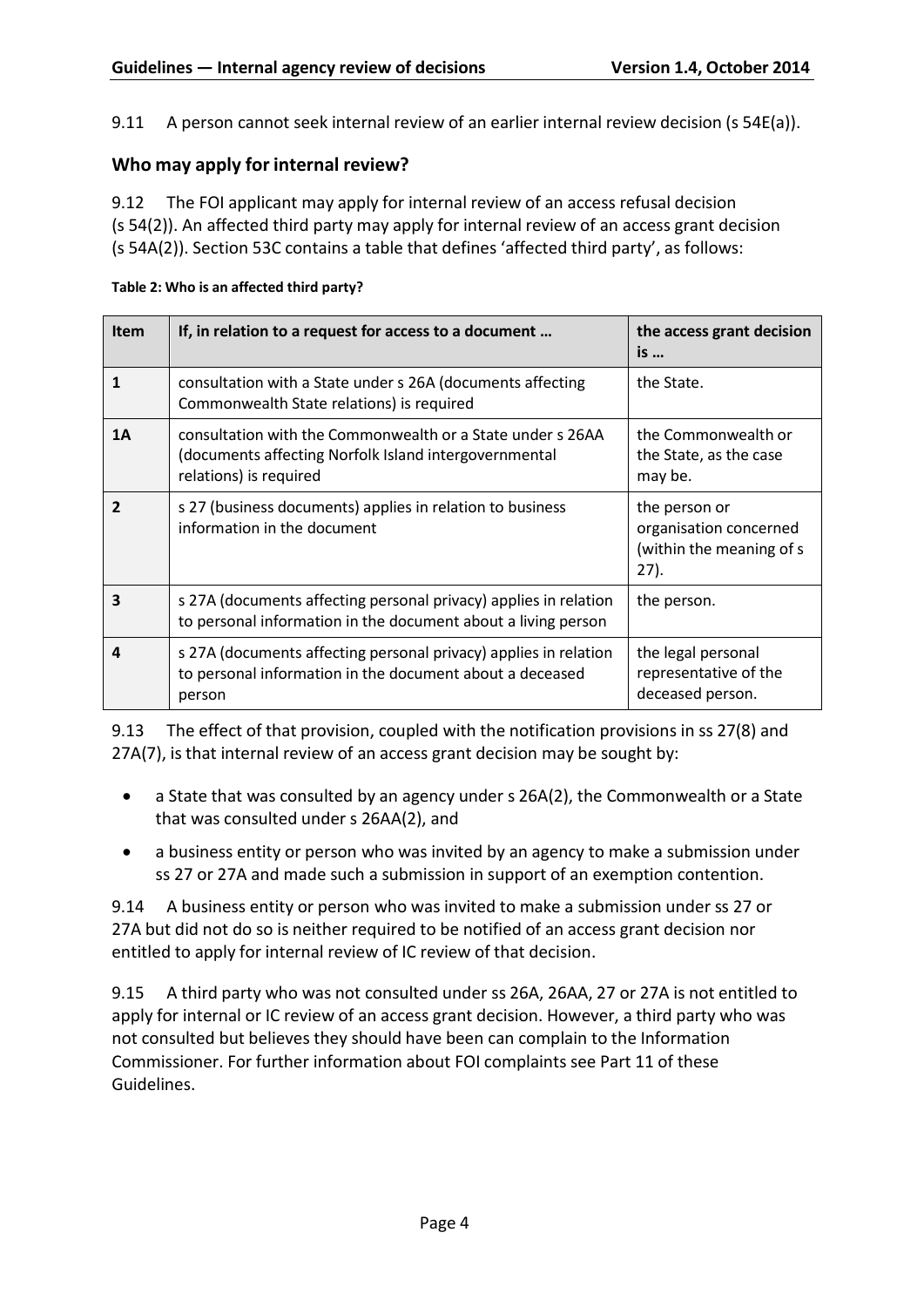## <span id="page-5-0"></span>**Proceduresin an internal review**

#### <span id="page-5-1"></span>*Making an application for internal review*

9.16 Two requirements are specified in s 54B(1) for a person to apply for internal review:

- the application must be in writing (which includes an email or any other form of electronic communication permitted by the *Electronic Transactions Act 1999*), and
- the application must be made within the specified time limit (s 54B(1)).

## <span id="page-5-2"></span>*Time for applying*

9.17 An applicant generally has 30 calendar days after being notified of an agency's access refusal or access grant decision to apply for internal review (s 54B(1)(a)). A longer period may apply for each of the following access refusal decisions:

- a decision giving access to documents in accordance with a request but not giving access to all the documents covered by the request
- a decision purporting to give access to documents in accordance with a request but not in fact doing so
- a decision under s 47F(5) giving access to a document to a qualified person, rather than the FOI applicant, where disclosure of personal information direct to the applicant may be detrimental to his or her physical or mental health or well-being.

9.18 In each of those instances, the time limit for applying for internal review is either 30 calendar days after notification of the agency decision or 15 calendar days after access to documents is given or purported to be given, whichever period is longer (s 54B(1)(b)). A longer time limit than 30 days will apply if access is given or purported to be given more than 15 calendar days after notification of the agency decision. In effect, a person will not be prejudiced if an agency delays in giving access after notifying its decision.

9.19 There is no equivalent provision in the FOI Act for a longer time limit to apply for IC review if an agency delays in granting access after notifying an access refusal or access grant decision. An applicant must apply for IC review within 60 days of receiving notice of an access refusal decision (s 54S(1)) or within 30 days of receiving notice of an access grant decision (s 54S(2)). If the time limit for applying for IC review has run out because a person has waited for an agency to provide access after notifying its decision, the person may nevertheless have two other options. One is to apply for internal review within 15 days of receiving access (s 54(1)(b)(ii)). The other is to seek an extension of time from the Information Commissioner to apply for IC review. For further information about IC review see Part 10 of these Guidelines.

## <span id="page-5-3"></span>*Extension of time for applying*

9.20 An agency may extend the period for an applicant to apply for internal review, even if the statutory period has already expired (s 54B(2)).

9.21 The FOI Act does not specify any criteria that an agency must consider. Agencies are encouraged to adopt a liberal approach and grant an extension unless there is a special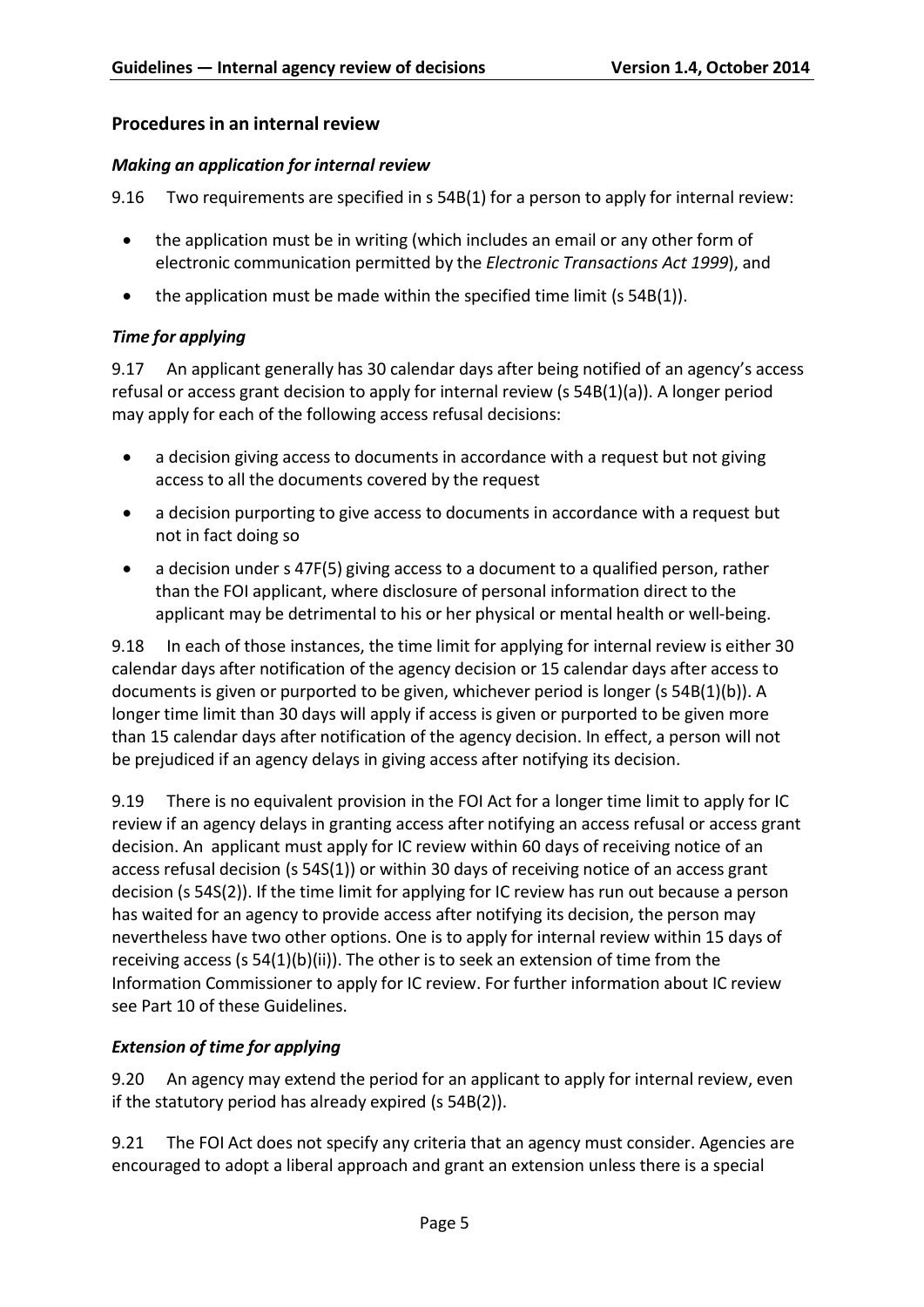reason not to do so. It may, for example, be appropriate to refuse an extension if a long time has elapsed since the agency decision was made, the agency would encounter administrative difficulty or prejudice in undertaking a review after that delay, and the applicant has not satisfactorily explained the reason for the delay. There may be no benefit in extending the time for applying for review of an access grant decision, for example, if the documents in question have already been released.

9.22 In granting an extension, it is reasonable for an agency to require an applicant to apply for internal review within a short and specified time limit, for example, 20 days.

9.23 An agency decision to refuse an extension of time to seek internal review of an access refusal decision is an IC reviewable decision (s 54L(2)(c)). The agency bears the onus of establishing that the refusal to grant extra time was justified (s 55D). The FOI Act does not provide for IC review of an agency's refusal to extend the time to seek internal review of an access grant decision.

9.24 An applicant who is refused an extension of time by an agency or the Information Commissioner may make a fresh request under s 15 for access to the documents that were the subject of the earlier FOI request and agency decision.

#### <span id="page-6-0"></span>*The internal review decision maker*

9.25 An agency, upon receiving an application for internal review, must as soon as practicable arrange for a person other than the original FOI decision maker to make the review decision (s 54C(2)). The person must be an officer of the agency who is appointed as an authorised officer under arrangements approved by the minister or the principal officer of the agency under s 23.

<span id="page-6-2"></span>9.26 If possible, it is preferable that a more senior officer who was not involved in the earlier decision be appointed to conduct the internal review. If no suitable person can be appointed, the agency should consider discussing with the applicant the option of applying for IC review instead.

## <span id="page-6-1"></span>*Time for making and notifying an internal review decision*

9.27 The agency must notify a decision to the internal review applicant within 30 calendar days of receiving the internal review application (ss 54C(3), 54D). The notice of decision must contain the particulars specified in s 26 (s  $54C(4)$  – see [\[9.37\]](#page-9-1) below).

#### **Third party consultation**

9.28 The FOI Act does not allow an extension of time to undertake third party consultation during internal review. Consultation may nevertheless be required if the document being considered in internal review contains personal or business information about a person or business who was not earlier consulted, and the person 'might reasonably wish to make [an] exemption contention' (ss  $27(1)(b)$  and  $27A(1)(b)$ ). The person may not earlier have been consulted because, for example, the agency based an access refusal decision on another exemption ground, or did not feel the need to undertake consultation before making an access refusal decision based on the business affairs or personal affairs exemption.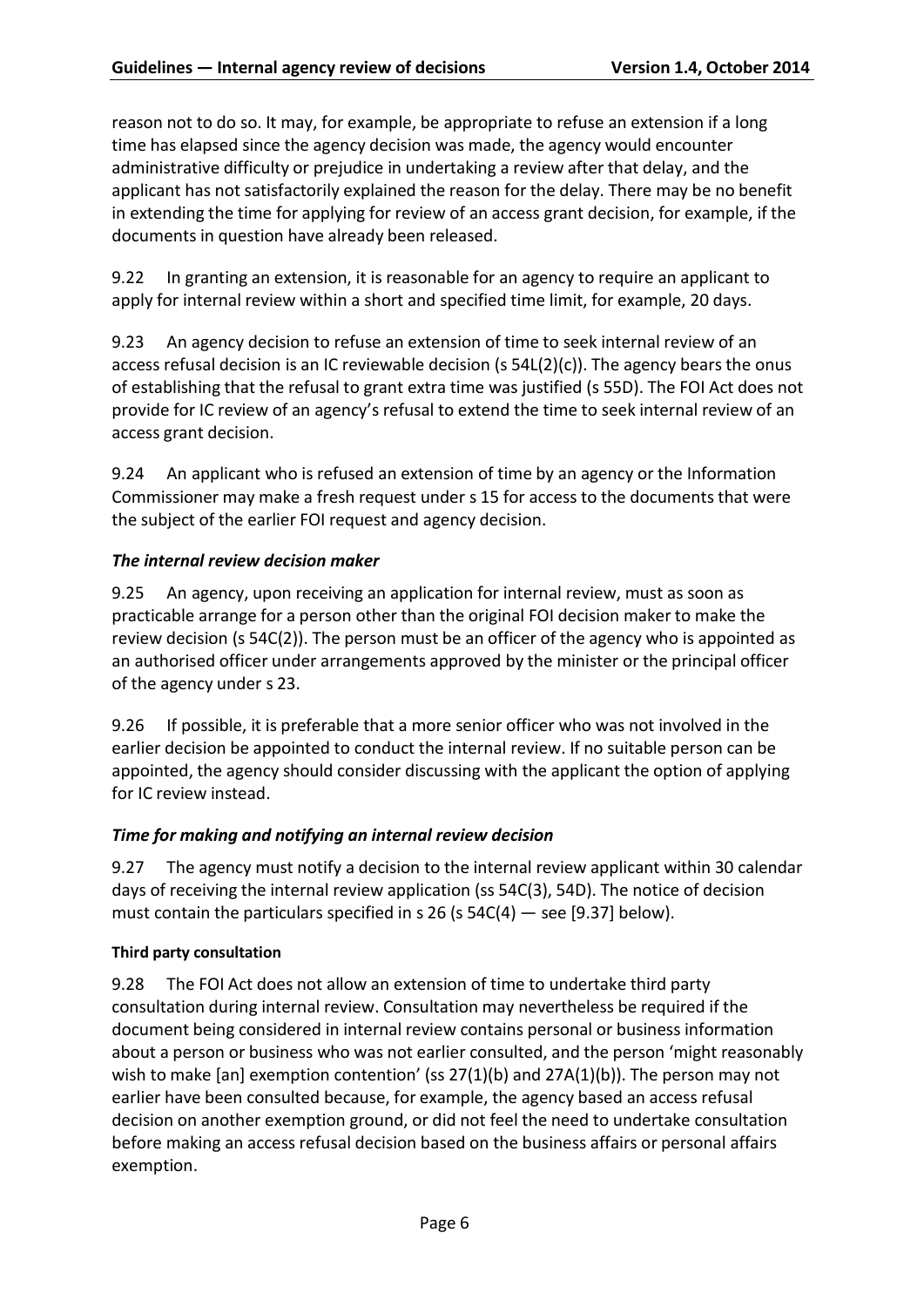## **Extension of time for deciding**

9.29 If the internal review applicant does not receive notice of the internal review decision within 30 days, the principal officer of the agency is deemed to have made and notified a decision on the 30th day affirming the original FOI decision (s 54D(2)). The applicant may then apply for IC review of the agency's deemed decision (see Part 10 of these Guidelines). The agency may also apply to the Commissioner for an extension of time to finalise the review (s 54D(3)).

9.30 The FOI Act does not specify any criteria the Information Commissioner must consider when deciding whether to grant an extension. Generally, the Commissioner will consider whether it is reasonable in all the circumstances to grant an extension, having regard to the agency's reasons for making the request and any views expressed by the internal review applicant.

9.31 In granting an extension, the Information Commissioner can allow further time considered appropriate for the agency to make an internal review decision (s 54D(4)) and impose any condition on the agency (s 54D(5)). During the period of any extension, the agency will not be deemed to have affirmed the original FOI decision (s 54D(6)). However, if the agency fails to make an internal review decision during the period of extension or fails to comply with a condition imposed by the Commissioner, the principal officer of the agency is deemed to have affirmed the original FOI decision on the last day of the period of extension (s 54D(7)). The Commissioner cannot thereafter grant any further extension to the agency (s 54D(8)).

9.32 Even if an agency does not apply for an extension of time, or does not make a decision during an extended timeframe, the agency can proceed to make an internal review decision if the review applicant has not applied for IC review of the deemed decision. It is nevertheless advisable for the agency to notify the applicant that it is proceeding to make an internal review decision and to do so as soon as practicable. See Part 10 of these Guidelines for guidance about how agencies can resolve a matter once an IC review has commenced.

9.33 There is no mechanism in the FOI Act for an agency and an applicant to agree to extend the time for deciding an internal review application (by contrast, s 15AA enables an agency and an applicant to agree to extend the time for processing an FOI request). It is nevertheless open to an agency to request an applicant not to apply for IC review of a deemed internal review decision pending the agency's decision. However, this should not be done lightly and the applicant should be fully advised of the reason for the delay, the expected date of decision and the applicant's right to seek IC review.

## <span id="page-7-0"></span>**Principles of internal review decision making**

9.34 The FOI Act does not prescribe any procedure or criteria for the internal review decision. An agency should be guided by the principles put forward by the Administrative Review Council in a Best Practice Guide on internal review, *Internal Review of Agency Decision Making*, Report No 44 (2000), Chapter 8. Those principles can be adapted to the FOI context as follows: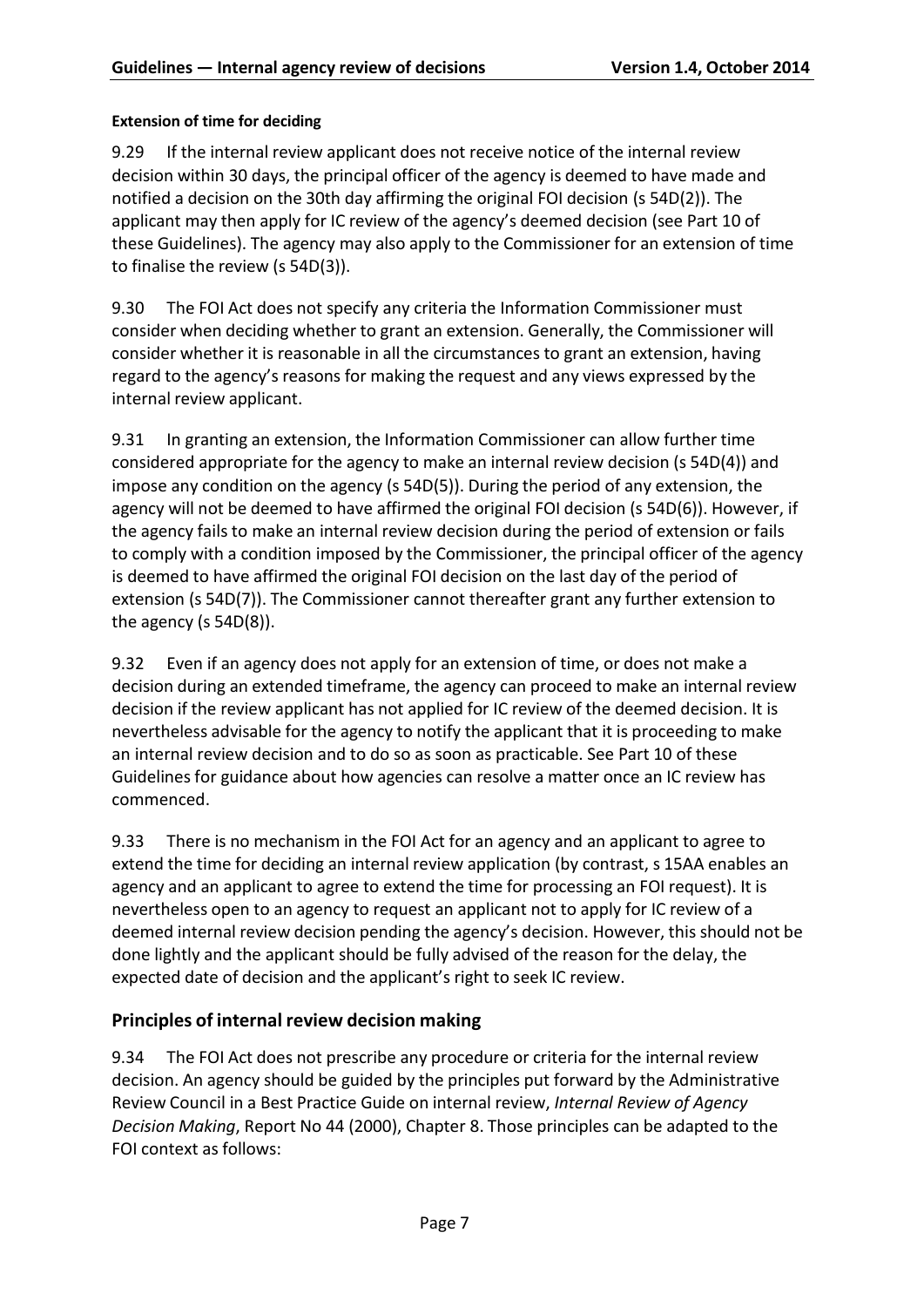- The role of the internal review officer is to bring a fresh, independent and impartial mind to the review. To the extent possible, the officer should not have been involved in or consulted in the making of the decision under review. (As noted at [\[9.26\]](#page-6-2) above, it is preferable that the review officer is senior to the officer who made the decision under review.)
- Internal review is a merit review process (see Part 10 of these Guidelines). The internal review officer can decide all issues raised by an applicant's FOI request, and exercise all the powers available to the original decision maker. For example, the review officer can decide (contrary to the decision reached by the original decision maker) that a document is not an exempt document under the FOI Act, that an exempt document should be provided to the applicant in accordance with s 3A, that a practical refusal reason under ss 24 and 24AA does not exist, or that an FOI charge should be reduced or waived.
- The internal review officer may rely on record searches or third party consultation undertaken by the original decision maker, or may cause the same work to be undertaken again. For example, the review officer may rely upon an earlier agency search that located all requested documents the agency held, and may accept the record of consultation the agency undertook with a State, a foreign organisation, a business entity or a person. On the other hand, if there is a doubt as to the adequacy of those earlier record searches or consultation, the review officer may repeat those tasks, partially or in full, to reach a correct and preferable decision on the FOI request.
- All the material available to the original decision maker should be available to the internal review officer. In reviewing an exemption claim, the internal review officer should examine each document claimed to be exempt.
- The internal review officer must consider all issues raised by the person applying for internal review. The review officer may contact that person to seek further information or to discuss the issues raised by the request, including the option of redefining or narrowing the scope of the request.
- The internal review officer may consult other agency staff when undertaking the review, including the original FOI decision maker. However, it is important that the review officer brings an independent mind to the task and does not act at the direction or behest of any other officer.
- The internal review officer may consider additional material or submissions not considered by the original FOI decision maker. In particular, the review officer may decide that a change in circumstances occurring since the earlier decision has the result, for example, that disclosure would not be contrary to the public interest, or that a charge should be waived on public interest grounds.

9.35 As explained above, there is no obligation to undertake further consultation with an affected third party at the internal review stage. Nor doesthe FOI Act authorise an agency to extend the time for deciding an internal review in order to undertake consultation. An internal review officer should nevertheless consider the need for consultation if none has been undertaken or if an earlier consultation did not address issues that arise in the internal review.